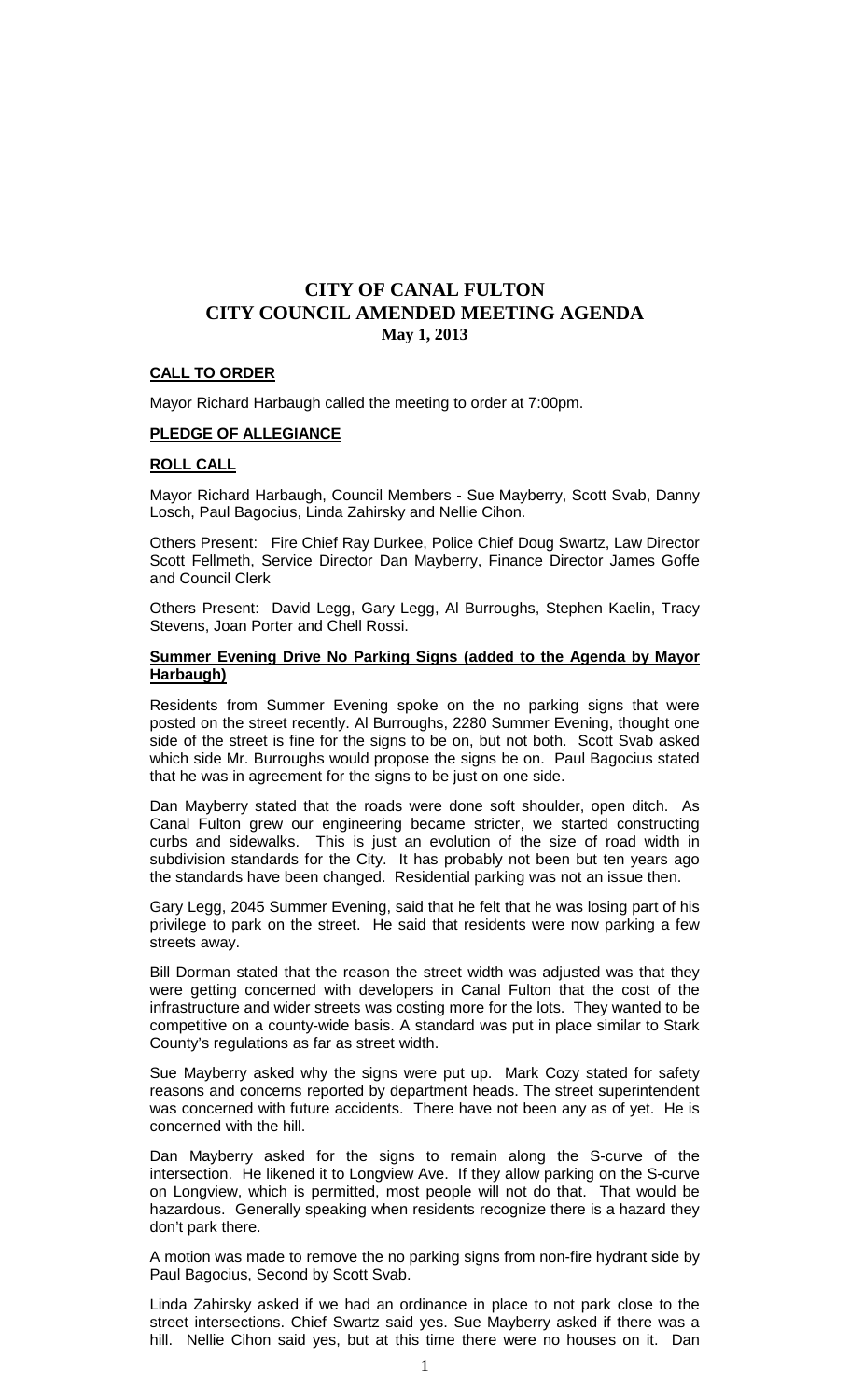Mayberry said there will eventually be houses built. Mark Cozy stated that there was a petition in 2007 for no parking signs for both sides of the road and it was decided at that point to put it on one side. Doing that seemed to work.

All Council Members voted yes. Motion approved.

#### **Dominion East Ohio – Stephen Kaelin**

Representatives from Dominion East Ohio were here to speak about the structure going up in the historic district. Stephen Kaelin stated that they were installing a new meter regulating station in the historical district. The replacement drawing was sent to the City to get a permit. They received a permit and began to install the station. He believed there was an issue because they were going to put an enclosure over the top of the structure.

Mr. Kaelin had photos of what the structure was going to look like. The raised building was not approved by the Historical Society. Through talking with the City Manager and Service Director, it was found that a dumpster was going to have a white fence installed around it that will behind the structure. Mr. Kaelin said what Dominion would like to propose was to install the gray building, but to put a white fence around it to match the fence around the dumpster. Linda Zahirsky stated there was a lot of concern about the current buildings that Dominion has in Canal Fulton that are pretty decrepit shape. There was some concern about another building going up and letting it go. Mr. Kaelin said he had addressed it and the buildings are moved to the top of the paint list. Danny Losch said that this should have been addressed through HPC. Mr. Kaelin said it was included on the plans. Mr. Kaelin said it was the first time that this had been an issue. The regulators are now being built above ground for safety reasons.

Tracy Stevens, External Affairs Manager, apologized for the problems. She said that the Council Clerk has her information and if there are any problems or concerns to reach her.

A motion was made to continue the proceed with the regulator and then go through the Planning Commission to approve the fence rendition to go around the structure at the next meeting on May 16, 2013, second by Linda Zahirsky. All Council Members voted yes. Motion approved.

### **REPORTS OF STANDING COMMITTEES**

Scott Svab reported that the Finance Committee Meeting held before this meeting included discussion on Water and Sewer rates, pipes going to the facility and the force feed. Also discussed was the school resource officer. Minutes were given to the last meeting, and he will have a written report for this meeting at the next Council meeting.

Sue Mayberry reported on the Public Service Committee met last evening to discuss ordinance 11-13 regarding permitted signs, specifically off-premise signage. Pros and cons were discussed. There will be a third reading and a public hearing on May 21, 2013.

Linda Zahirsky reported that the Personnel Committee met last evening and discussed a minimum wage in the fire department for the new fireman. The committee authorized an ordinance be presented with the current minimum wage. Also discussed was the Finance Director position. The committee went into executive session and selected four candidates to interview. Also discussed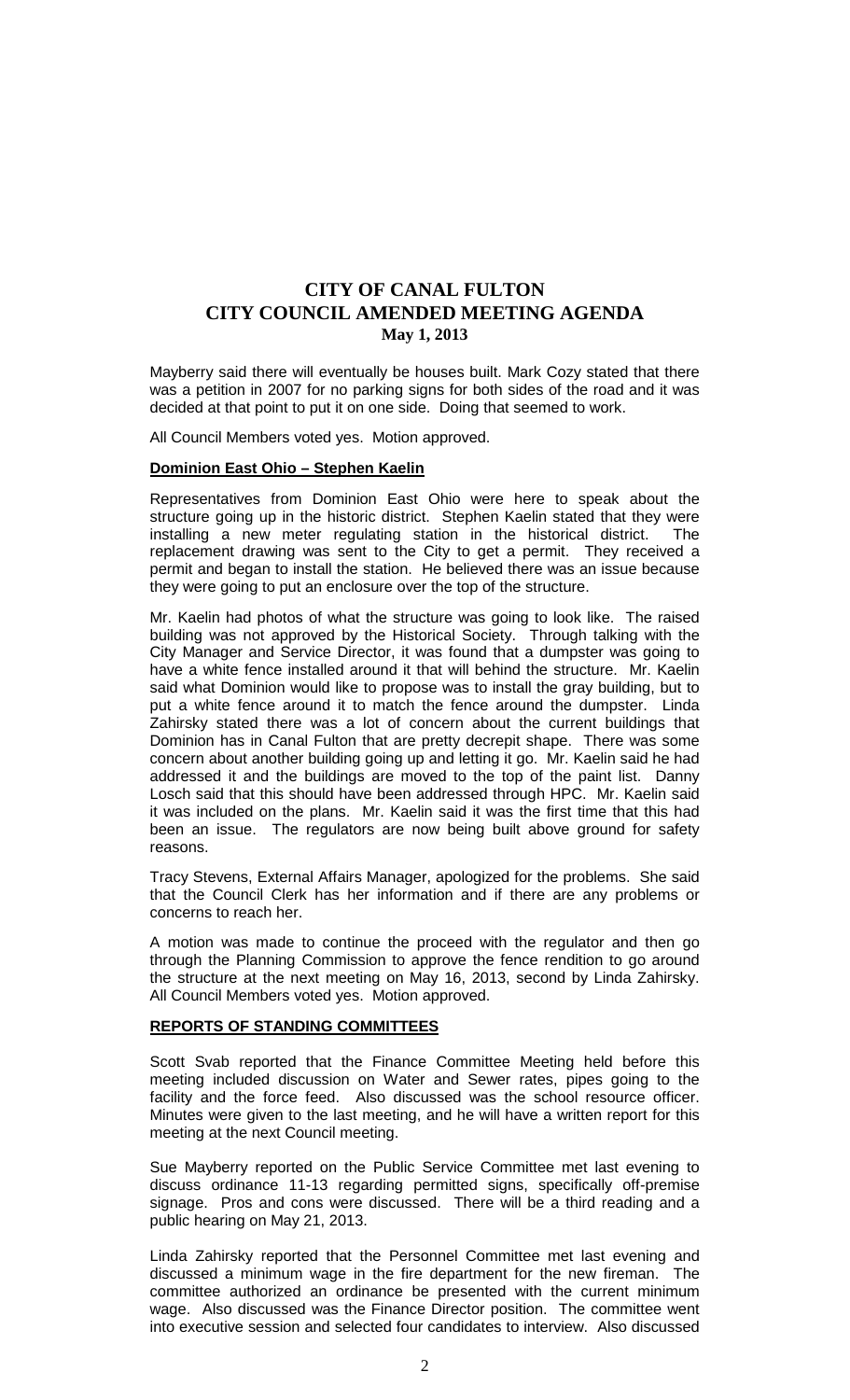was a possible part time finance director and staffing. On May 11, a Personnel Committee meeting will be held.

A motion to hold a Personnel Committee meeting on May 11, 2013 at 9:00am by Linda Zahirsky, for the purpose of interviewing candidates for the Finance Director, second by Nellie Cihon. All Council Members voted yes. Motion approved.

### **CITIZENS' COMMENTS – AGENDA MATTERS (Five Minutes per Individual – No Yield)**

None

#### **CORRECTING & ADOPTING THE RECORD OF PROCEEDINGS**

April 2, 2013

A motion was made to approve the April 2, 2013 meeting minutes by Nellie Cihon, second by Scott Svab. Nellie Cihon – yes, Sue Mayberry – yes, Paul Bagocius – abstain, Linda Zahirsky – yes, Danny Losch – abstain, Scott Svab – yes. Motion approved

April 16, 2013

A motion as made to approve the April 16, 2013 minutes by Linda Zahirsky, second by Sue Mayberry.

Sue Mayberry asked that on page 3 in the second paragraph if it could read Canal Street rather than just Canal. All Council Members voted yes.

Motion approved.

#### **REPORTS OF ADMINISTRATIVE OFFICERS**

Senior Citizens – No Report

Community Service Coordinator – No Report

Fire Chief – The Fire Chief reported that the Living Together arrangement with Lawrence Township is going well. There are a few minor bumps but with good communication those are working out fine. Saturday May  $4<sup>th</sup>$  is the Rotary Mother of All Races event and New Franklin will have a live fire burn so staffing will be to capacity. The current EMT class is finishing up.

Mayor Harbaugh asked about putting Lawrence Township lettering on the Fire Department building. Chief Durkee said he is looking into it. Mark Cozy said that we do have a quote from Adam Signs for the lettering. The quote would be approximately \$1,500 if they can use existing letters. If all new letters are needed it will be about \$1,800. Scott Fellmeth said we should wait while we are on a trial basis. Danny Losch stated he thought we should hold off also. Dan Mayberry asked about a free standing sign. Mark Cozy said that there was an issue because there is a sign on Strausser stating that Lawrence Township does not have a fire department and it is stirring up residents. If we show on our building what's happening it's an accurate reflection on where tax dollars are going. Mr. Cozy thought the township should participate with the cost. If the Township will agree to pay half, then maybe we should move forward with it. Mrs. Mayberry said our intentions are positive. Doug Swartz said that if you are going to do something permanent, if the marriage works, would the sign not have to be changed again? Mr. Losch said this may want to go to a committee at this point.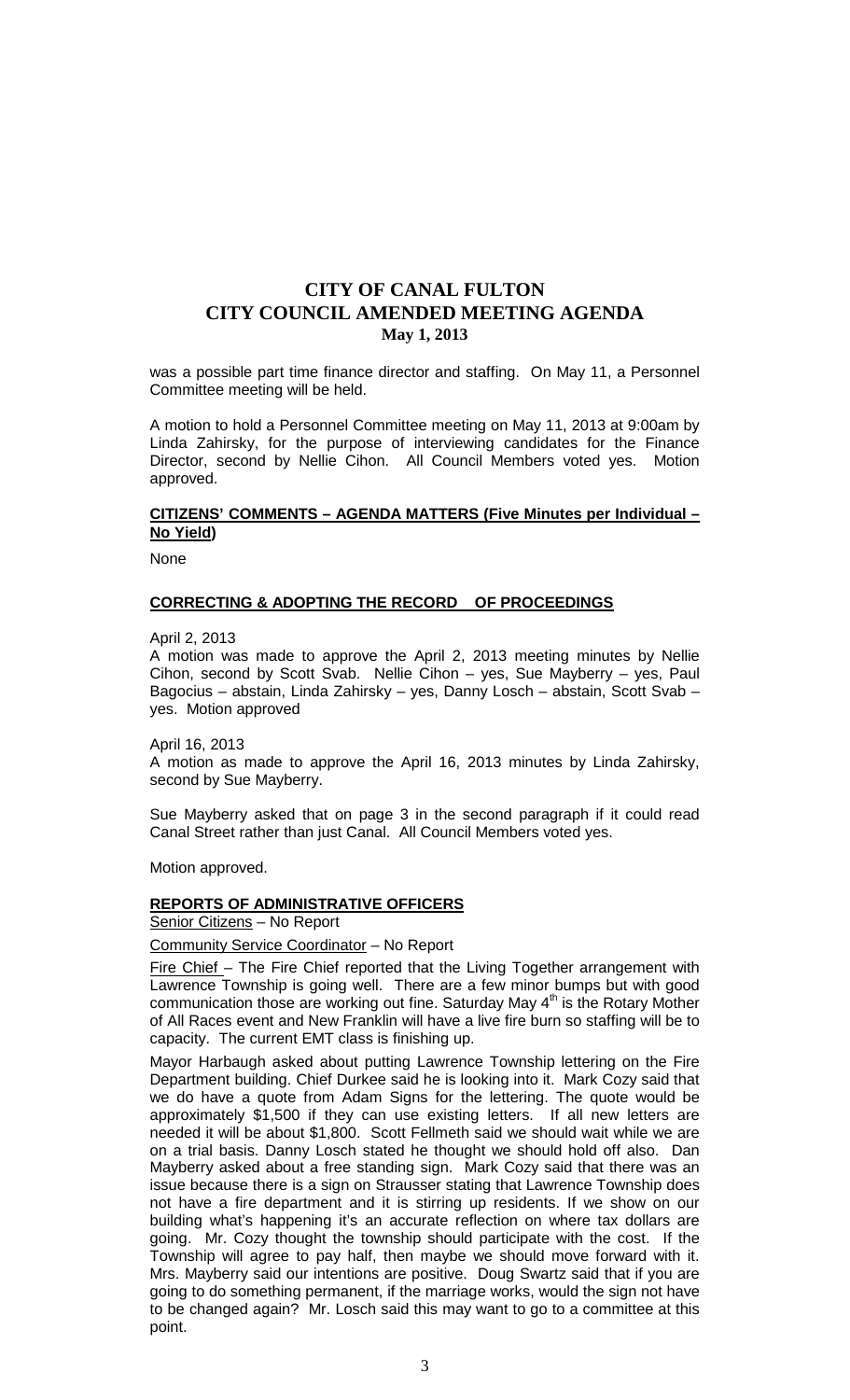Linda Zahirsky said she noticed that Akron received a grant from the federal government for over a million. Chief Durkee said one grant is the AFG grant which we have applied for and been refused. The other is the Safer grant for staffing and the trend has been that they are bringing fire fighters back to positions. Akron has a lot of positions that they have lost over the years. So they are replenishing those with the grants. Chief Durkee said we would keep pursuing the grants.

Police Chief - Police Chief Swartz reported that our payroll clerk, Kathy Lewis-Snyder has proposed a benefit for Bishop with her acting troop. It will be May  $29<sup>th</sup>$  at the Elmridge Party Center. There will be live entertainment provided by the Stardust Dinner Theatre. They will be doing the Honeymooners and I Love Lucy episodes.

The Marshal service wants to create a task force in Stark County. We could put a guy on that at least once a month and then they could be considered on the task force and we could reap the benefits.

The Chief thanked the Fire Department for using the bay and employees for the pill drop off. There were 75 pounds of medication dropped off on April  $27<sup>th</sup>$ 2013. We now have a pill drop off box in our police department now that citizens can utilize any time.

Mr. Cozy will report on the SRO. Chief Swartz asked if there needed to be another committee meeting. There is a grant available that Chief Swartz is working on for fiscal year 13. We need to get the grant in by May 22.

Mrs. Zahirsky said there was a lot of discussion last night that we do need to discuss farther. Since it was not on the agenda we did not come to any conclusions. A safety committee and personnel committee should come together and discuss what we are going to be doing with the SRO.

A motion was made that a Safety/Personnel Committee Meeting for May 21 to discuss the SRO, at 6:00pm by Paul Bagocius, second by Linda Zahirsky. All Council Members voted yes. Motion approved.

Engineer/Streets/Public Utilities – Engineer Bill Dorman said he was working on the site plan review for the Glass Shop owned by Bud Graham. Cherry/Locust letters of interest have been ranked and listed. Portage/Locust bids are due May  $31<sup>st</sup>$ . Mr. Dorman stated that a meeting should be set up to review the plans.

A motion was made to review plans on May  $15<sup>th</sup>$ , 2013 at 2:00pm by Linda Zahirsky, second by Sue Mayberry. All Council Members voted yes. Motion approved.

Mr. Dorman also reported working on the Waste Water Treatment Plant screen design for a summer bid, and the Wooster Street Storm Sewer design. Summit County Department of Environmental Services sent an inquiry to pump waste water from the Clinton area to Canal Fulton. This is something that has been talked about for years, but it is back on the forefront.

Service Director Dan Mayberry reported that there has been a lot of flood plain administration work going on as well as the sewer department has completed the biannual preventive maintenance of the sanitary sewer system. The tennis courts at Mulhauser Park are complete.

Mr. Bagocius asked about the roof for the Senior Center. Mr. Mayberry said he received quotes from four contractors in 2012 and he wants to give them an apples to apples comparison for pricing. That was difficult to do with the short lead time we had. There is a low bidder that was used for the grant. There may be some things that we want to do that refine the project a little bit. It may cost the City a little more money but we would get a better roof. The project should be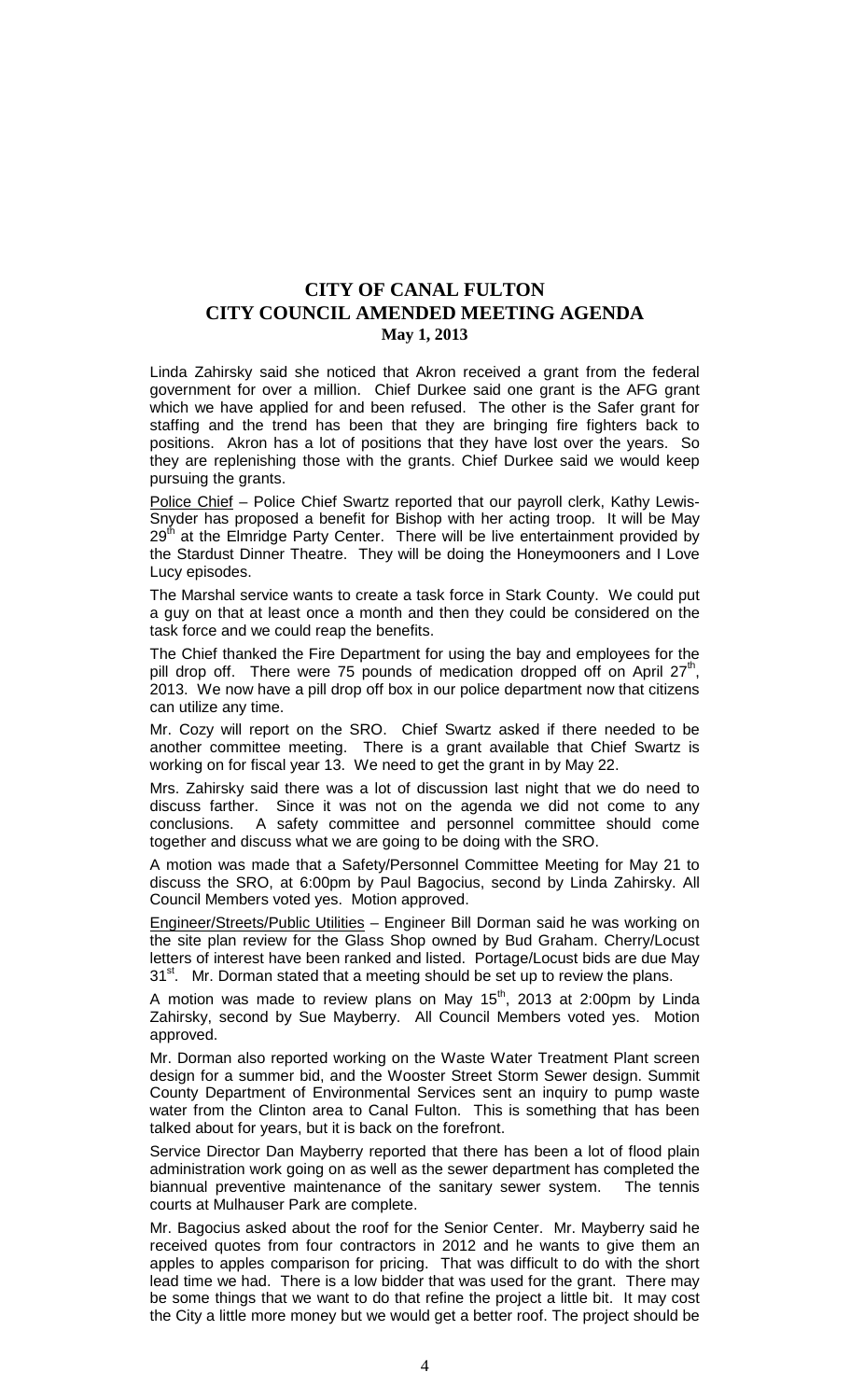done around August. Mr. Bagocius said the grant money has to be spent by August 1<sup>st</sup>. Mr. Mayberry said he did not see a problem with meeting that.

Finance Director - March Financials were included in the packet.

A motion was made to accept the March Financials by Linda Zahirsky, second by Scott Svab. All Council Members voted yes. Motion approved.

Finance Director James Goffe also stated that there was an appropriations ordinance on the agenda and he would appreciate if it were passed under suspension.

City Manager – A Written Report was included in the packet. City Manager Mark Cozy stated that he was going to pass out a proposal from Four Square in regards to building a new YMCA. He has received no work back from Stark County YMCA or SUMA on participating in the project. With the proposal you will know exactly what they are looking at doing in the community.

Report of Mayor – Mayor Harbaugh reported that the trees down at the Senior Center are down. Stumps will still need removed. Dirt can then be moved. Recently he had driven past and there were at least a dozen cars parked in the field. The sooner the parking lot gets done the better.

Parks & Recreation Board - No Report.

Law Director - No Report. Scott Fellmeth recommended that Ordinance 11-13 and 12-13 to be taken off the table in order to proceed.

**THIRD READINGS** - None

#### **SECOND READINGS**

A motion was made to take Ordinance 11-13 off the table by Linda Zahirsky, second by Nellie Cihon. All Council Members voted yes. Motion approved.

**Ordinance 11-13:** An Ordinance Amending the Codified Ordinances of the Zoning Code of the City of Canal Fulton Ohio to Amend Chapter 1181.02(e) and Create Chapter 1181.02(f) Permitted Signs and Repealing any Ordinances Therewith.

A motion was made to take Ordinance 12-13 off the table by Danny Losch, second by Nellie Cihon. All Council Members voted yes. Motion approved.

**Ordinance 12-13:** An Ordinance Amending the Codified Ordinances of the Zoning Code of the City of Canal Fulton Ohio to Amend Chapter 1187.22 Fences, Walls and Hedges and repealing any Ordinances in Conflict Therewith.

### **FIRST READINGS**

**Ordinance 13-13:** An Ordinance Amending Ordinance 7-13, and Providing for Supplemental Appropriations for the Current Expenses and Other Expenditures of the City of Canal Fulton, County of Stark, Ohio, for the Fiscal Year Ending December 31, 2013.

A motion was made to suspend the rules by Sue Mayberry, second by Scott Svab. All Council Members voted yes. Motion approved.

A motion was made to pass Ordinance 13-13 by Linda Zahirsky, second by Nellie Cihon. All Council Members voted yes. Motion approved.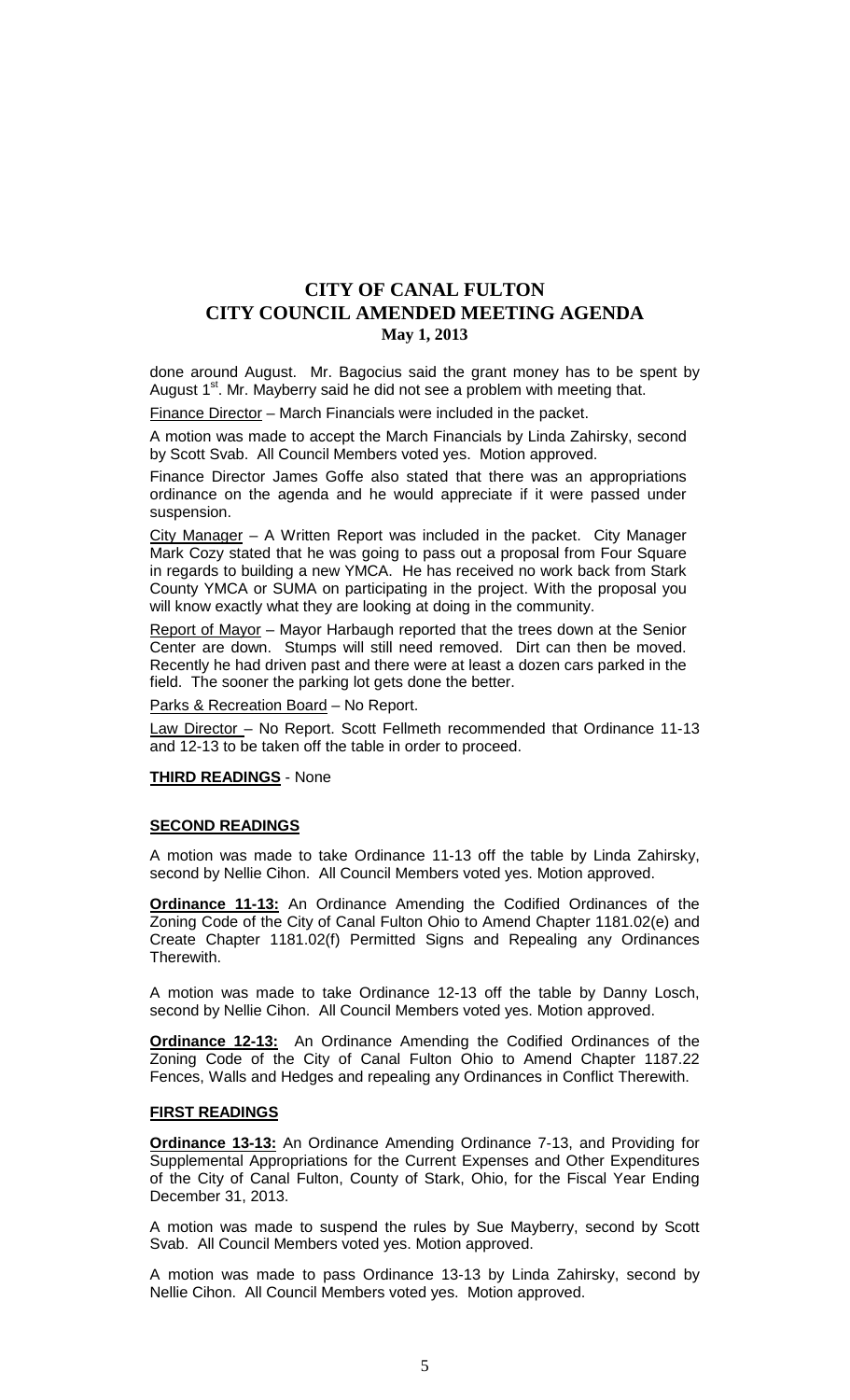#### **P.O.s**

**P.O. 7790:** to Preferred Temporary Services in the amount of \$15,366.40 for part-time street worker.

A motion was made to approve P.O. 7790 by Danny Losch, second by Linda Zahirsky. All Council Members voted yes. Motion approved.

**P.O. 7791:** to Preferred Temporary Services in the amount of \$15,366.40 for part-time groundskeeper.

A motion was made to approve P.O. 7791 by Sue Mayberry, second by Linda Zahirsky. All Council Members voted yes. Motion approved

**P.O. 7795:** to Control Associates, Inc. in the amount of \$3,831.00 for an Ultrasonic Flow Monitor Effluent Meter.

A motion was made to approve P.O. 7795 by Linda Zahirsky, second by Scott Svab. All Council Members voted yes. Motion approved.

### **BILLS** - March \$450,532.58

A motion was made to approve the March bills by Linda Zahirsky, second by Scott Svab. All Council Members voted yes. Motion approved.

#### **OLD/NEW/OTHER BUSINESS**

A motion was made to take Ordinance 1-13 off of the table, second by Sue Mayberry.

Paul Bagocius said his motion was based on the recommendation by the City Manager back on April 2, 2013. Danny Losch asked for what reason. Mr. Bagocius said it was based on the City Manager's recommendation on April  $2^{nd}$ . Mr. Losch asked if they could recall what that recommendation was. Scott Fellmeth said Mark Cozy recommended that the annexation issue should be killed. Mr. Losch asked Mark Cozy to elaborate on this. Mr. Cozy said he felt at the time that the nature of the renewed cooperation with the Township this annexation hanging over us, it flies in the face of the cooperation of the City and the Township. Mark Cozy said ultimately it was up to Council to make that determination. Mayor Harbaugh said he would add that there was some infrastructure down there that is in very bad shape and he is not a concrete expert, but he would have to say that we would be looking at a half a million dollars to replace that when it totally collapses. Mayor Harbaugh said that Mr. Mayberry had pictures. Dan Mayberry said he was unable to find them. They are within numerous projects and if he had more time he may have been able to find them. Mr. Mayberry said we do have the photographs, but he did not have them with him. Mayor Harbaugh asked Mr. Mayberry to enlighten Council a little more than what he did. Mr. Mayberry said that there was a major drainage structure that comes out of the Fulton East subdivision and it originates in the industrial park and concluded into the Tuscarawas River. That drainage structure flows underneath the dry canal bed. When the canal was constructed originally all drainage structures had to go underneath the canal. There was an overflow channel that was built above grade that allowed the flood plain to drain over to the Tuscarawas River. That particular structure is above grade and poured concrete. Part of it is red brick paved. That is badly deteriorated. To replace that at some point in the future that it would be extremely expensive. Mr. Mayberry said his rough estimate would be \$300,000 to \$500,000 dollars. Mrs. Zahirsky asked who owned the land where the red brick structure exists. Mr. Mayberry said it was in canal lands, and he supposed it was a public drainage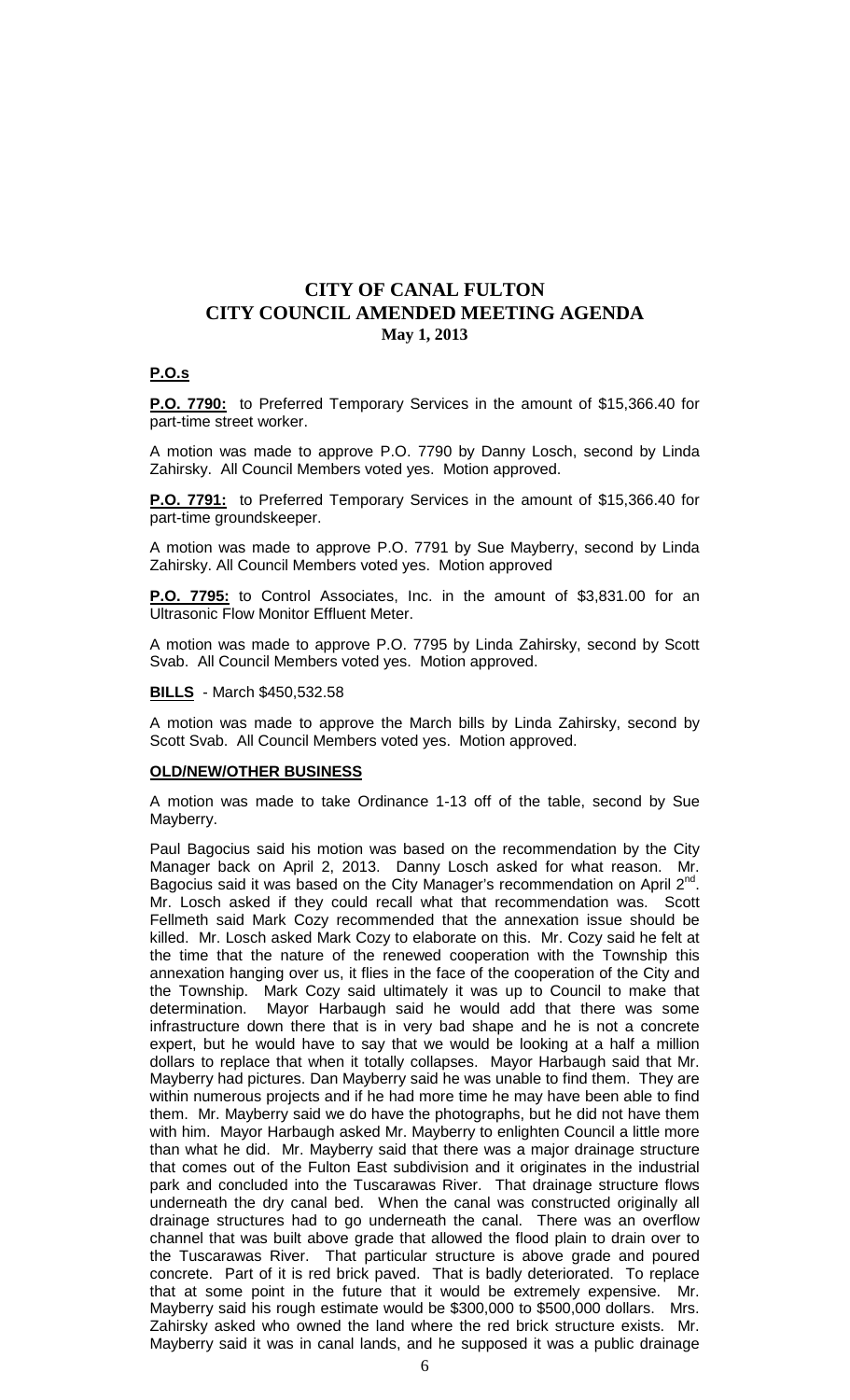structure. He said he said he was not sure if the responsibility would fall on the City of the County. He did not talk to the County engineer. Mr. Losch said it would be a good idea to know that before we move ahead. We just can't assume that we are going to be accountable for it yet. Mr. Mayberry said culverts we are responsible for, bridges the County is responsible. Mark Cozy stated that if the drainage is not from the City the only property damage that would occur there would be the County Road or the Towpath, so you would have Stark Parks and the County Engineer rushing in to make repairs. As far as the City's concerned we have nothing there that would receive property damage.

Mrs. Mayberry stated that was above and beyond. Mrs. Mayberry stated that this was the first she had heard of that. Mayor Harbaugh said he had not been down from Butterbridge to the Jackson line so he did not know if there were any structures similar to that down through there or not. Mr. Bagocius said he would agree with the City Manager, that this was a sword hanging over our relationship. It serves no useful purpose because originally when we were going to do it there was a state bill pending, which has been defeated. If ever needed we could bring it up in the future, but it serves no useful purpose other than to have a thorn in the side of the township.

Roll was as follows: Linda Zahirsky – abstain, Paul Bagocius – yes, Sue Mayberry – yes, Danny Losch – no, Scott Svab – no, Nellie Cihon – no. Motion fails.

Paul Bagocius asked Linda Zahirsky if there was a reason for her abstention. Linda Zahirsky said yes, but she could not discuss it.

Mr. Fellmeth said we still have the ordinance but it is in limbo. It was taken off the table at the second reading.

**Ordinance 1-13: TABLED** An Ordinance by the Council of the City of Canal Fulton, Ohio authorizing the Canal Lands II Annexation of 66 acres, more or less, from Lawrence Township, Stark County, Ohio to the City of Canal Fulton.

### **REPORT OF PRESIDENT PRO TEMPORE** – No Report.

#### **REPORT OF SPECIAL COMMITTEES** – No Report.

### **CITIZENS COMMENTS – Open Discussion (Five Minute Rule)**

Robert "Skip" Blowers, 7689 Pine Ridge NW, North Canton, OH 44720.

Mr. Blowers owns Skipco Auction. He wanted to address Council on the sign on Elmridge that they had been trying to get. The sign would be at the Elmridge/Portage site. The businesses would like to have a sign because they are hidden back there. There are a number of businesses back there that serve a lot of people. The Skipco site is hard to locate. The sign that is on Locust now is owned by a different company. They are proposing a sign at the end of Elmridge that they could put the names of the businesses on. They have talked about this, Don Schalmo has been involved, on how to purchase and maintain the sign. He has submitted to Zoning in regards to the sign. They were hoping to put up an electronic sign so they can change it from time to time to promote events on Elm Ridge. They need Council to approve it.

Mr. Bagocius said that this type of thing was discussed in a committee meeting. They don't have a problem with a direction sign. The concern is a sign that advertises off premises. He would not vote for an advertising sign but he would definitely vote for a directional sign. Mr. Bagocius said the other issue that was raised was for us to change an ordinance that in essence would benefit a person because of the rental space on that sign. So, we would be changing an